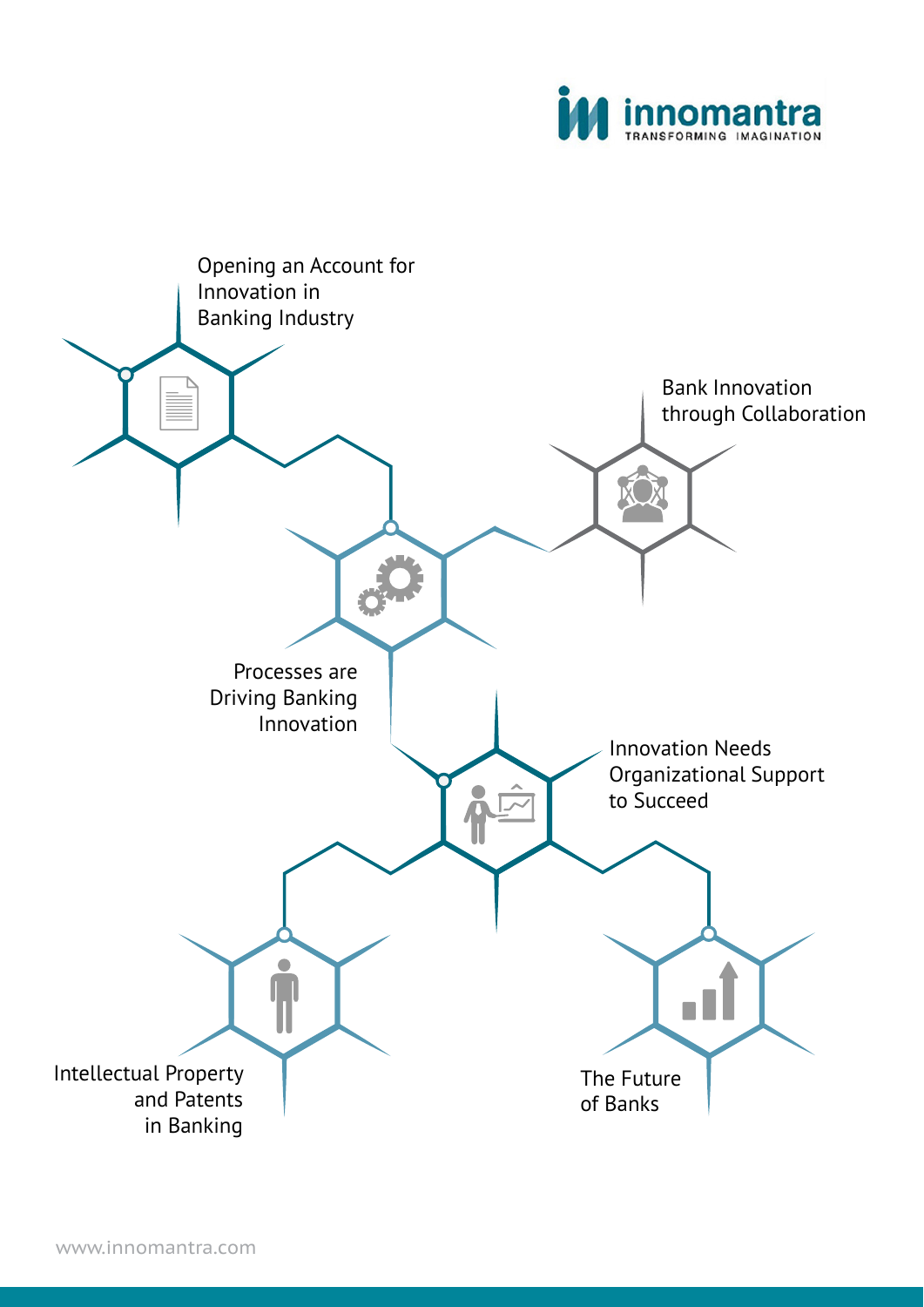Opening an Account for Innovation in Banking Industry

Shwetha Ramakrishna

Banks today are facing rapid and irreversible changes across technology, customer behavior and regulation. The net effect is that the industry's current shape and operating models are no longer sustainable into the future. The combined power of these drivers of industry change – technology, customers and regulation – is increased by the fact that they are often closely interwoven.

Technological change creates new categories of customer utility, which in turn fuel further technological investment. Similarly, regulatory changes prompt both service and structural innovations, which together change the nature of the activities or entities that need regulating. And all the while, shifting attitudes and expectations are redefining the reality and perceptions of the industry's role and purpose in society.

Innovation offers a path to grow beyond the constraints of the business landscape. That's what innovation is supposed to do: overturn old market forces, infrastructure, business models and consumer tastes and replace them with a new playing field.

In many other sectors, there is a growing trend towards a more open style of learning, with the concept of 'innovation discovery' becoming commonplace — where those companies starting their innovation journey target specific leaders from which to learn and use various mechanisms to stimulate innovation within their own organization. Some of the banks are also doing this, particularly focusing on the general retail sectors. The most enlightened retail banks recognize that other industry sectors have a great deal to teach them about how to implement a structured innovation management and delivery process. Effective innovation processes systematically identify, develop and progress ideas from both inside and outside the organization.

Bank Innovation through Collaboration

Innovation has to be expanded beyond a single product group or business line, and even more importantly, innovation has to be more than brainstorming new ideas inside the bank. Today an increasing number of bankers have "innovation" somewhere in their job description, and they get to spend time at cool events put on by the likes of Finovate, Innotribe, Bank Innovation, and NextBank, trying to find the next big idea.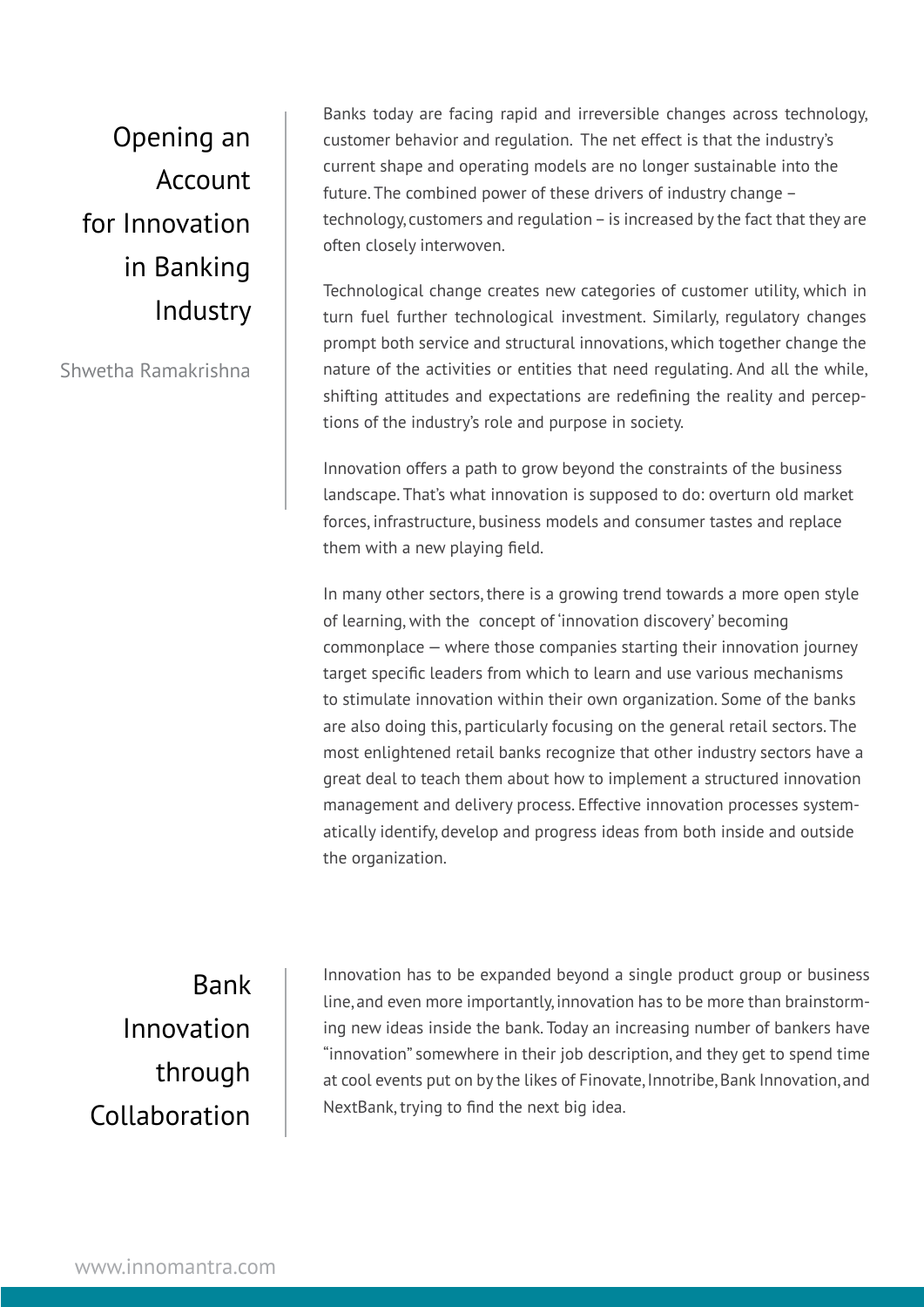## Processes are Driving Banking Innovation

Generally, innovation is perceived as a breakthrough product or technology; in banking however, it takes on an additional dimension – that of the process. The processes surrounding a new product or technology are as important as their features and could add significant value by way of cost saving, improved productivity and so on. In fact, most recent banking innovations have focused on improving the processes associated with the delivery of products and services, management of customer interactions and administration of back office functions. At the same time, product innovation has been limited to a small range of fundamental offerings. However, because banking products and processes are so intertwined, the lines between the two are often blurred.

Innovation of Internet-related processes has improved online banking adoption. Several banks around the world have caught on to this phenomenon and carved Web 2.0 spaces where they interact with customers, provide information, resolve problems, brainstorm and generally improve the banking experience.

Automated and integrated back-office systems have enabled banks to outsource or offshore routine administrative and customer service functions. Payment processes have been revolutionized by the introduction of chipand-pin and contactless payment systems rendered cash redundant. Hong Kong's "Octopus" smart card, which is not only used for public transport, but also in restaurants and retail outlets.

Innovation Needs **Organizational** Support to Succeed

The banking industry is facing multiple pressures. On one hand, banks have to adapt to greater regulation, competition and consolidation, which are largely out of their control; on the other, they have to meet increasingly diverse and demanding customer expectations. Most realize that innovation is indispensable to their future growth and sustainability. Those with serious innovation intent must give it the best chance of success by laying the groundwork in the following manner:

Prioritize innovative actions that raise enterprise effectiveness by improving business processes move with agility, before the value of innovation and the bank's competitive advantage diminish. Ensure adequate modern technical infrastructure, which would not only use fewer financial and energy resources, deliver better performance and provide greater capacity but also help to incubate innovation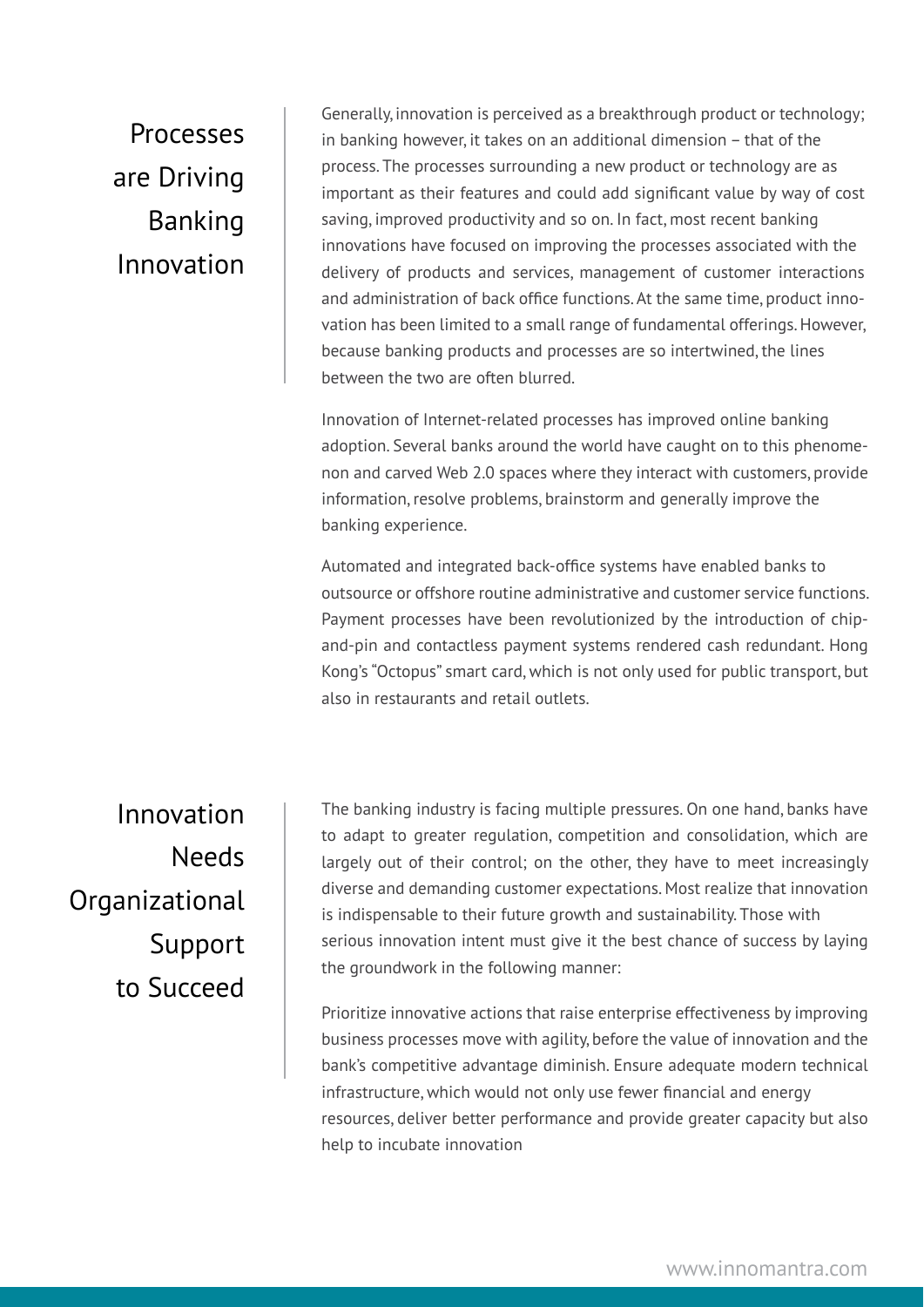## Intellectual Property and Patents in Banking:

*"Necessity is the mother of all inventions, But, patent right is the father''* – Josh Billings

A patent is a set of exclusive rights granted by a sovereign state to an inventor or assignee for a limited period of time in exchange for detailed public disclosure of an invention. An invention is a solution to a specific technological problem and is a product or a process. Patents are a form of intellectual property.

The procedure for granting patents, requirements placed on the patentee, and the extent of the exclusive rights vary widely between countries according to national laws and international agreements. Typically, however, a granted patent application must include one or more claims that define the invention. A patent may include many claims, each of which defines a specific property right. These claims must meet relevant patentability requirements, such as novelty, usefulness, and non-obviousness. The exclusive right granted to a patentee in most countries is the right to prevent others, or at least to try to prevent others, from commercially making, using, selling, importing, or distributing a patented invention without prior permission.

Few patents from US Patent in banking which have made a notable change in banking industry are listed below:

| <b>US Patent No.</b> | <b>Filing Date</b> | <b>Title</b>                                                                           |
|----------------------|--------------------|----------------------------------------------------------------------------------------|
| US7761354 B2         | 13 Jun 2006        | <b>Banking Software Design</b><br>Generator                                            |
| US8205793 B2         | 31 Mar 2008        | <b>Banking Transaction Processing</b><br>System                                        |
| US8725577 B2         | 29 Aug 2013        | Personalized Mobile Banking<br><b>Transactions</b>                                     |
| US7822656 B2         | 9 Feb 2001         | International Banking System And<br>Method                                             |
| US8191771 B2         | 11 Jul 2011        | Banking System Controlled By<br>Data Bearing Records                                   |
| US8571188 B2         | 15 Dec 2006        | Method And Device For Secure<br>Phone Banking                                          |
| US6760414 B1         | 10 Dec 1997        | Personal Computer Banking<br><b>System And Method</b>                                  |
| US6811078 B2         | 10 Jan 2003        | Point-Of-Transaction Machine With<br><b>Improved Versatility And Related</b><br>Method |

Source: Report by Srinidhi K – Innovation in Banking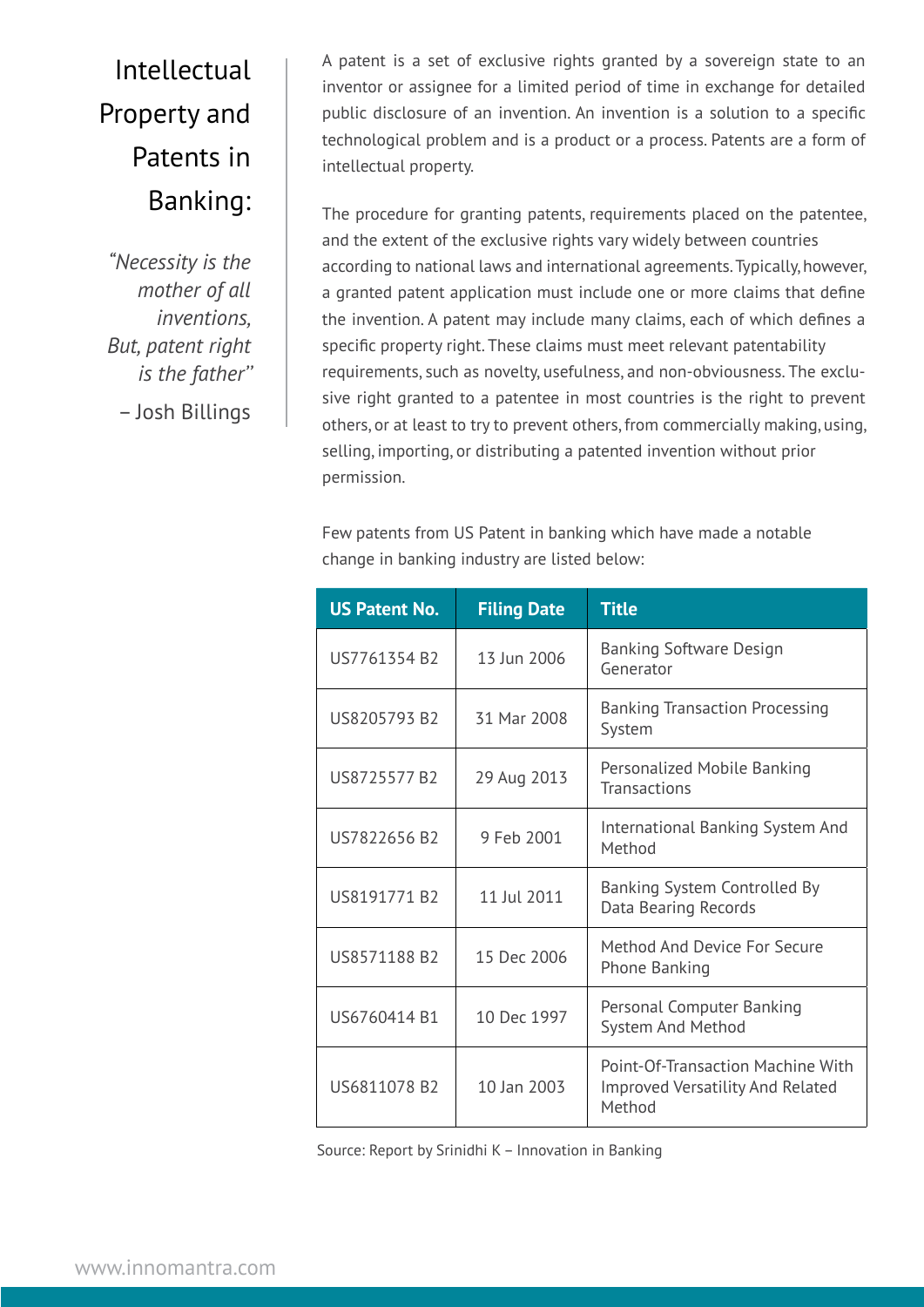Top tech companies, such as Google and Microsoft, among the top 10 patent filers. The following table shows the top 15 patent holding entities in the banking sector.

| <b>Rank</b>    | <b>Organisation</b>                       | <b>Patent / Patent Applica-</b><br>tion Related to Banking |
|----------------|-------------------------------------------|------------------------------------------------------------|
| $\mathbf{1}$   | <b>IBM</b>                                | 2223                                                       |
| $\overline{2}$ | eBay                                      | 1217                                                       |
| 3              | Microsoft                                 | 1120                                                       |
| 4              | <b>Bank of America Corporation</b>        | 1096                                                       |
| 5              | Google                                    | 980                                                        |
| 6              | SAP                                       | 839                                                        |
| 7              | Visa                                      | 805                                                        |
| 8              | Yahoo                                     | 731                                                        |
| 9              | Trading Technology International          | 609                                                        |
| 10             | Amazon                                    | 564                                                        |
| 11             | JP Morgan Chase                           | 453                                                        |
| 12             | <b>Hewlett Packard</b>                    | 415                                                        |
| 13             | Oracle International Corporation          | 414                                                        |
| 14             | <b>Accenture Global Services</b>          | 399                                                        |
| 15             | Intellectual Ventures (III Holding 1 LLC) | 377                                                        |

Source: Article by Mr. Pedram Sameni, CEO, Patexia

The changing scenario is that several banks in the west have realized the importance of innovation and Intellectual property. So, the patents filed by banks is increasing year on year. Two banks (Bank of America and JP Morgan and Chase) figured in the top 300 companies which have filed for patents in 2013. In India most of the banks relies on banking software service providers for technology support, their focus to drive and build intellectual property needs a boost from their management to open account for innovation in a big way.

The Future of Banks

Banks around the world are in the midst of a transformation. More of them are reducing operating cost by downsizing, consolidating and integrating technology into their branches. The banks driving technologies and intrinsically keen to stay ahead through innovation in a customer centric world is trying to redefining how banking services fit into the  $21^{st}$ -century technology revolution.

Secondly, banks are keen to help their existing clients to grow at much faster pace, eventually banks grow only if their client's business grow and new entrepreneurs with new business models drive bank's growth. These banks are not only promoting game changing events and encouraging to expand business through innovation.

Innovation is driving technology companies to explore banking as an opportunity. The next competition for traditional banking firms are from non-traditional players who are open to innovation and has an appetite to quickly win in a new market